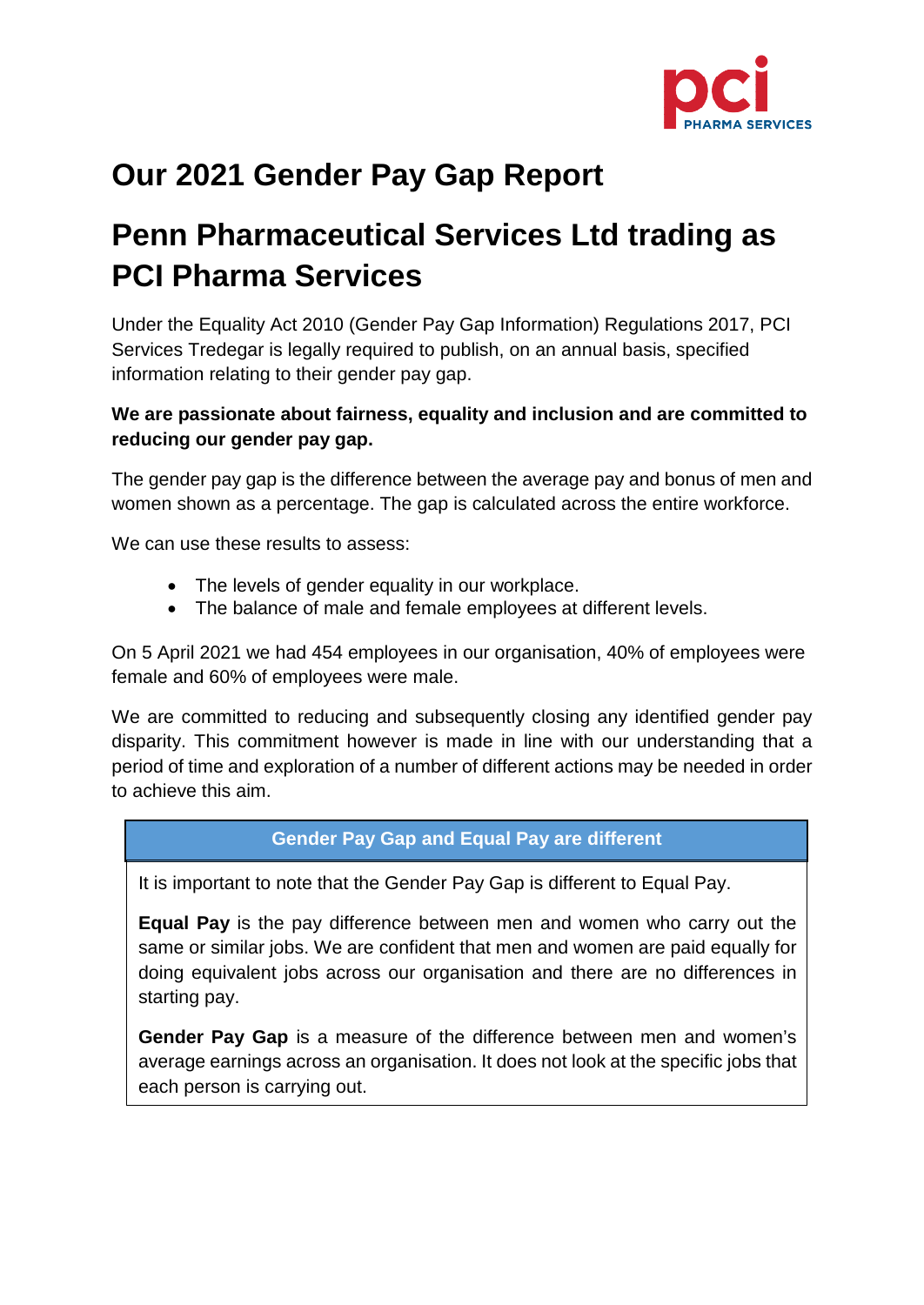

## **Gender Pay and Bonus Gap**

The table below shows our overall mean (average) and median (middle) gender pay gap based on the hourly rate of pay between men and women at the snapshot date of 5 April 2021

The table also shows the mean and median differences between bonus payments made to men and women in the year up to 5 April 2021.

| Difference between men and women, reported as a<br>percentage of men's pay |             |               |
|----------------------------------------------------------------------------|-------------|---------------|
| 2021                                                                       | <b>Mean</b> | <b>Median</b> |
| Hourly fixed pay                                                           | 6.36%       | 8.31%         |
| Bonus paid                                                                 | 19.95%      | በ%            |

There is a small difference between the **median hourly rate** and **median bonus** paid for male and female colleagues in 2021. The gap in **mean hourly pay** rates and **mean bonus** paid reflects the wide range of jobs available and includes those working at corporate levels across our organisation.

The above figures are based on full-pay 'relevant' employees, therefore any colleagues who were absent on the snapshot date of 5 April 2021 and did not receive full pay due to sickness, maternity leave etc. have been excluded.

**Mean and Median**  j

If all employees were lined up by male and female, in order of pay from the highest to the lowest, the **median gender pay gap** compares the pay of the female in the **middle** to the pay of the male in the middle.



The **mean gender pay gap** shows the difference in the **average** hourly rate of pay between men and women i.e. the total pay of all men, divided by the number of men, compared to women on the same basis.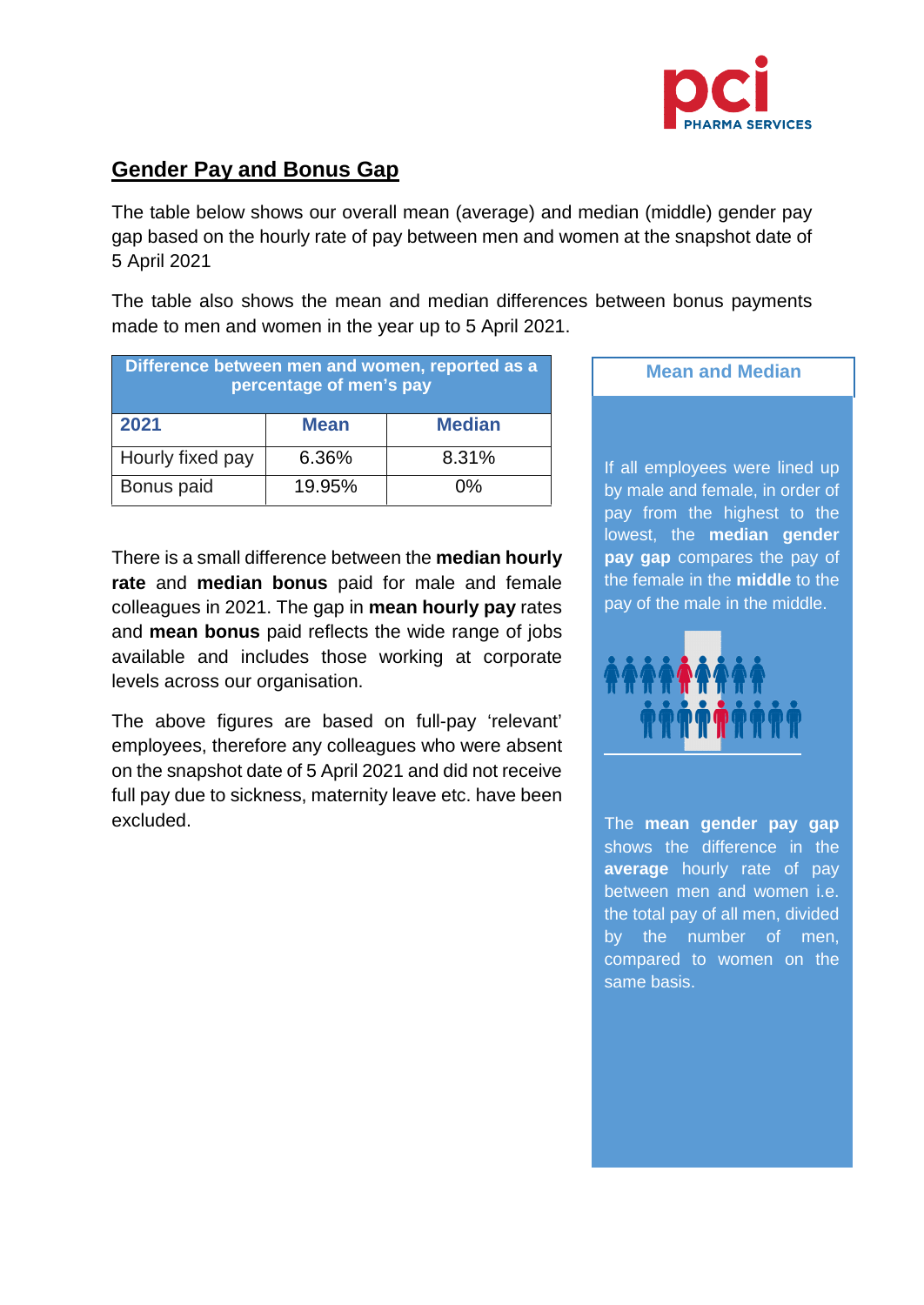

**How are pay quartiles calculated?**

The quartiles analysis ranks men and women from the highest to lowest earners. This is then divided into four even groups to show the proportions of men and women in

each of these four earnings groups.

#### **Gender Pay across Four Quartiles**

49%

■ Male  $\blacksquare$  Female

51%

The information below illustrates the gender pay gap across four quartiles. We can use these results to assess the levels of gender equality in our workplace and the balance of male and female employees at different levels.



**This represents a near equal balance between the genders.**